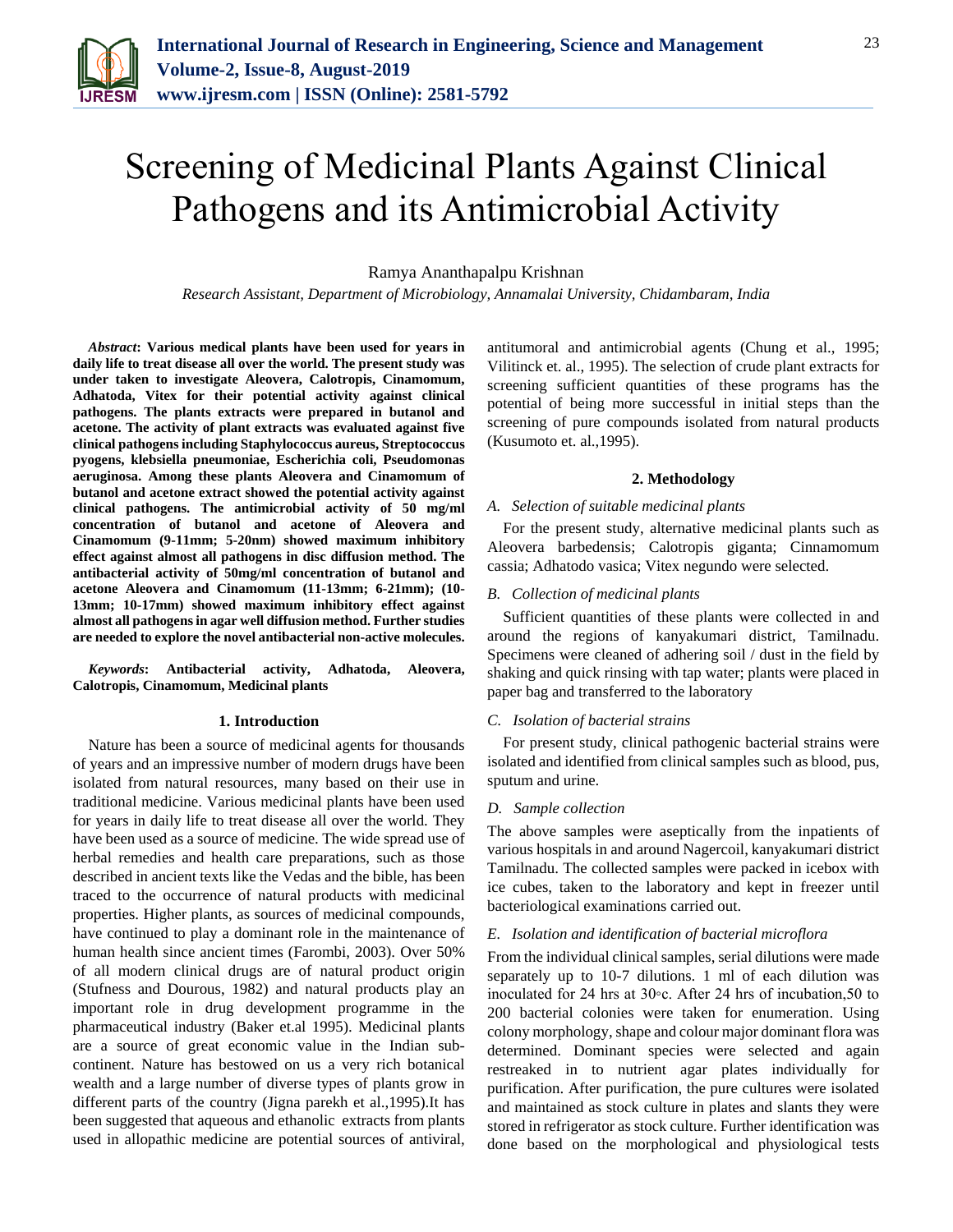

described in bergey's manual of determinative bacteriology (Holt et al.,1996).

- *F. Identified organisms*
	- *Staphylococcus aureus*
	- *Streptococcus pyogens*
	- *Klebsiella pneumonaia*
	- *Escherichia coli*
	- *Pseudomonas aeruginosa*

# *G. Preparation of plant extracts*

After shade drying, the dried plants were ground well individually by using a mixer grinder then sieved the powder individually by using a nylon sieve in order to remove plant fibres. The large particles were again ground with the mixture grinder and sieved through a fine cloth (mesh size  $\langle 50 \mu m \rangle$ ) to obtain the products with uniform particle size. The selected medicinal plants powders were mixed with liquid solvents such as acetone and n- butanol individually. Extraction was done by soaking one part of powder in to five parts of water / liquid solvent (1:5) separately and kept for perculation process for 7 days.The crude extracts were filtered individually. Extraction was done by soaking one part of powder in to five parts of water / liquid solvent (1:5) separately and kept for perculation process for 7 days. The crude extract were filtered individually and filterates were inoculated in to solid extract by allowing them for evaporation of solvent completely under room temperature. The powder form extracts were used further for antimicrobial studies

# **3. Primary screening of antimicrobial activity of plant extracts**

The overnight broth culture of the identified five test strains were kept ready for antibiotic assay. Assay of the antimicrobial activity of plant extracts were done by agar diffusion methods

# *A. Agar diffusion method*

Cotton swabs were charged with various stock cultures of test bacterial strains in muller hinton broth(MHB) suspension individually, then inoculated on muller hinton agar plates and were spread evenly over the surface of the agar medium. wells of 5mm diameter were aspetically cut and filled with the already prepared various concentration (10,20,30,40,50 mg/ml) of plant extracts individually. Then the plates were incubated at 32◦C for 24 hrs and examined for zone of inhibition. simultaneously triplicates were maintained for each sample. A positive result was interpreted as conforming presence of antibacterial substances (samania et al.,1995)

# *B. Disc diffusion method*

The various concentrations (10, 20, 30, 40, 50 mg/ml) of extracts of the selected plants separately for their inhibitory activity against the test organisms by disc diffusion method (Kirby Baur method). The sterilized petriplates were poured previously with Muller Hinton Agar medium and labelled

correspondingly to the sample. Then 0.1 ml of test organisms was taken from the stock (broth) and swabbed on the agar medium. Then the plates were incubated at 32◦C for 24 hrs. The anti-microbial activity of the test materials was observed through zone of inhibition (mm) on the plates

# **4. Secondary screening**

# *A. Minimum inhibitory concentration (MIC)*

MIC of an antibiotic expressed by determining the antibiotic activity quantitatively. Using the known sensitivity of a test organism towards a particular antibiotic can do it. Serial dilution of an antibiotic are pipetted out in to the antibiotic broth, which is inoculated with a defined quantity of the relevant test organisms. The test tube which does not show any turbidity due to suppression of microbial growth, indicates the presence of active antibiotic at a concentration corresponding to MIC. Based on the performance in primary screening tests like disc and agar diffusion methods, the plants extracts showing best growth inhibitory activity against the test pathogens were selected for MIC study. Accordingly two best active extracts such as A.barbedensis, C.cassia were selected for further studies. The individual plant extracts derived from acetone and butanolic extracts were individually solubilised in MHB serially diluted with (100,50,25,12.5,6.25,3.125,1:56 and 0 control ppm). Samples measuring 80 µl of each bacterial suspension were added to the serial dilution of the test substances. The MHB without plant extract was used as control . The inoculated test tubes were incubated at 35◦c for 24 hrs. After the incubation period, turbidity was evaluated. The MIC is defined as the lowest anti-microbial concentration of the test compounds which inhibits bacterial growth.

# *B. Minimum bactericidal concentration*

To determine minimum bactericidal concentration, aliquots of one loopful of the above serially diluted and incubated concentration were streaked individually on petridishes containing Muller Hinton Agar and incubated the plates at 35◦C for 24 hrs. Then the plates were evaluated by comparing them with control plates containing test bacteria without test compounds. The lowest concentration that gave no visible growth was considered as MBC

# **5. Result and discussion**

The five medicinal plant extracts were tested against five pathogens isolated from various clinical samples using disc and agar diffusion method. Among the tested plant extracts, the low concentrations (10-30 mg/ml) of certain plant extracts displayed nil or very less inhibitory activity against the tested pathogens except the extract of A.barbendensis and C.cassia. But almost all the tested medicinal plant extracts showed considerable level of growth inhibitory effect against all the pathogens at higher concentrations (40 and 50 mg/ml). Within these, butanol extract of C.cassia (12-26 mm) and acetone extract of some plant extract (9-16 mm) showed Considerable